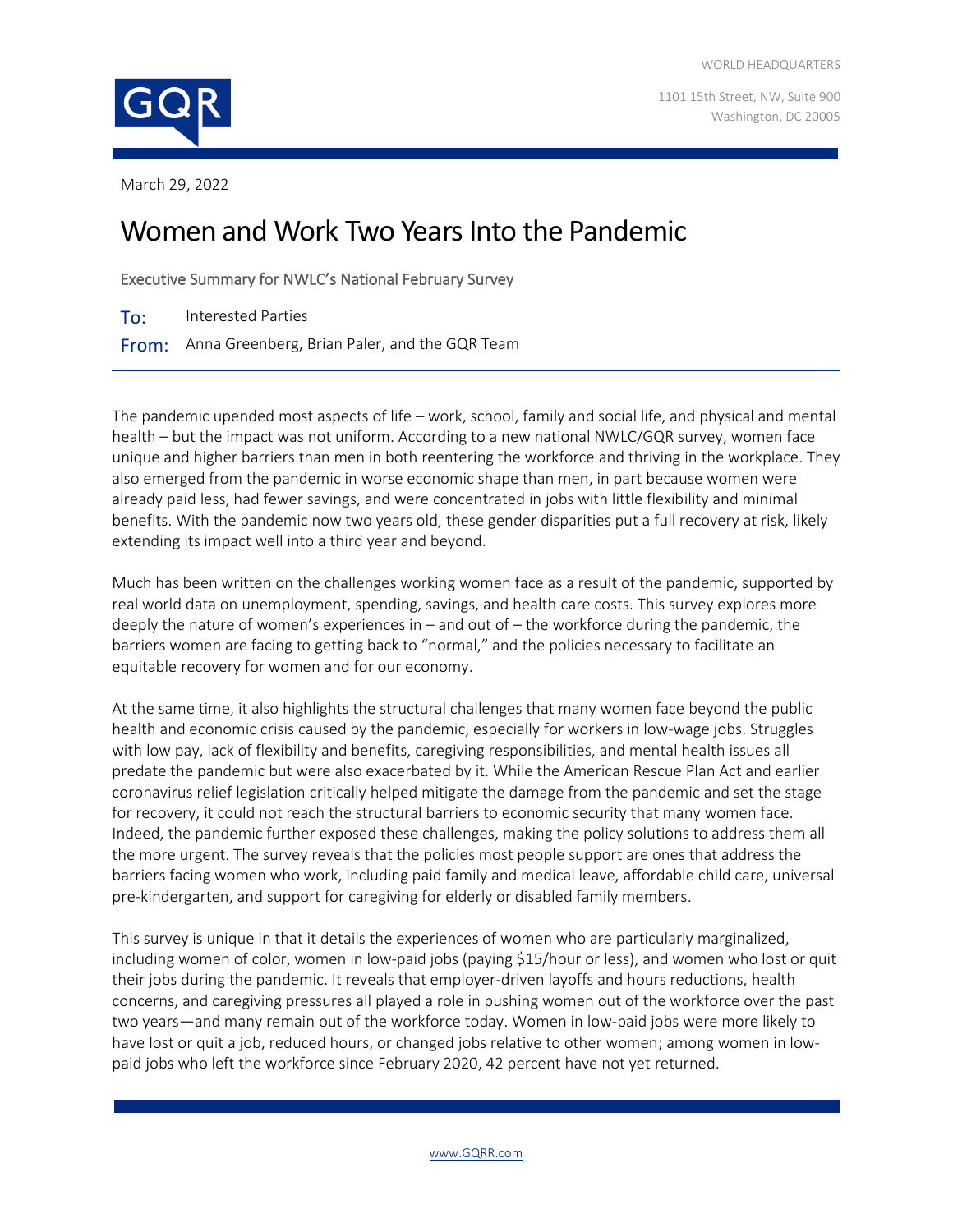The survey also highlights the impact of the pandemic on women who could not afford to stay out of the workforce or were essential workers. For these women, who often risked their lives to support their families, the pandemic was a particularly hard experience. Robust oversamples ensured that the survey could examine the experience of Black and Latina women, who were relatively less likely to have lost or quit a job during the pandemic and more likely to have re-entered the workforce – in part because they were more likely than other women to be essential workers and less likely to have another breadwinner at home.

*The following executive summary details key findings from a recent poll of 3800 adults in the United States, conducted via web and live telephone interviewing from February 7-25, 2022. Half of all interviews were conducted online, while 29 percent were conducted by cell and 21 percent were conducted by landline. The survey includes a nationally representative base of 1,000 people in the U.S., in addition to oversamples of Black women (400), Latinas (400), Asian American and Pacific Islander (AAPI) women<sup>1</sup> (200), women who left the workforce during the pandemic (300), women in low-paid jobs making \$15/hour or less and a household income under \$75,000 (300), and representative state oversamples in Arizona, Georgia, Michigan, and West Virginia (300 each). Margin of error on a probability sample of this size for the national base is lower than +/-3 percent. Margin of error for the oversampled groups range from +/-3.3 percent for women who left the workforce to +/-6.1 percent for AAPI women. Margin of error is higher among subgroups.<sup>2</sup>*

*This summary also includes findings from qualitative research conducted by Sprout Insight, from interviews with a total of 35 working women between the ages of 25-55 years from Arizona, Georgia, Michigan, New Hampshire, Pennsylvania, Virginia, West Virginia, and Wisconsin. Of the 35 working women, 22 participated in 20-minute in-depth individual virtual interviews, and the remaining 13 women participated in three 90-minute virtual focus groups. Women were recruited to quotas for racial/ethnic background (i.e., AAPI, Black, Latina, and white) and job type (hourly and salary). Women varied in relationship status, employment situation, and income.* 

# A highly volatile employment landscape

The pandemic brought dramatic changes to the American workforce, with large numbers of workers losing or quitting jobs, changing hours, and changing jobs. Consistent with data from the Bureau of Labor Statistics, the survey reveals that women were more likely to lose or quit their jobs than men and men returned to work more quickly than women.

- Across the population, more than a third (36 percent) report that their job status changed since the pandemic began, defined as losing or quitting a job, reducing hours, changing jobs, or reentering the workforce. Among women in low-paid jobs, 67 percent experienced a change in job status since the onset of the pandemic, 11 points higher than men in low-paid jobs.
- Overall, 23 percent of women say they lost or quit a job during the pandemic, compared to 19 percent of men. Among women in low-paid jobs, 41 percent say they lost or quit a job during the pandemic.

<sup>1</sup> Even with the oversample, the sample size for AAPI women is still too small to disaggregate data *within* the group, despite the diversity within the group.

 $2$  Some populations, including Indigenous people and nonbinary individuals, are present in the total sample but sample sizes for these groups are too small to independently analyze.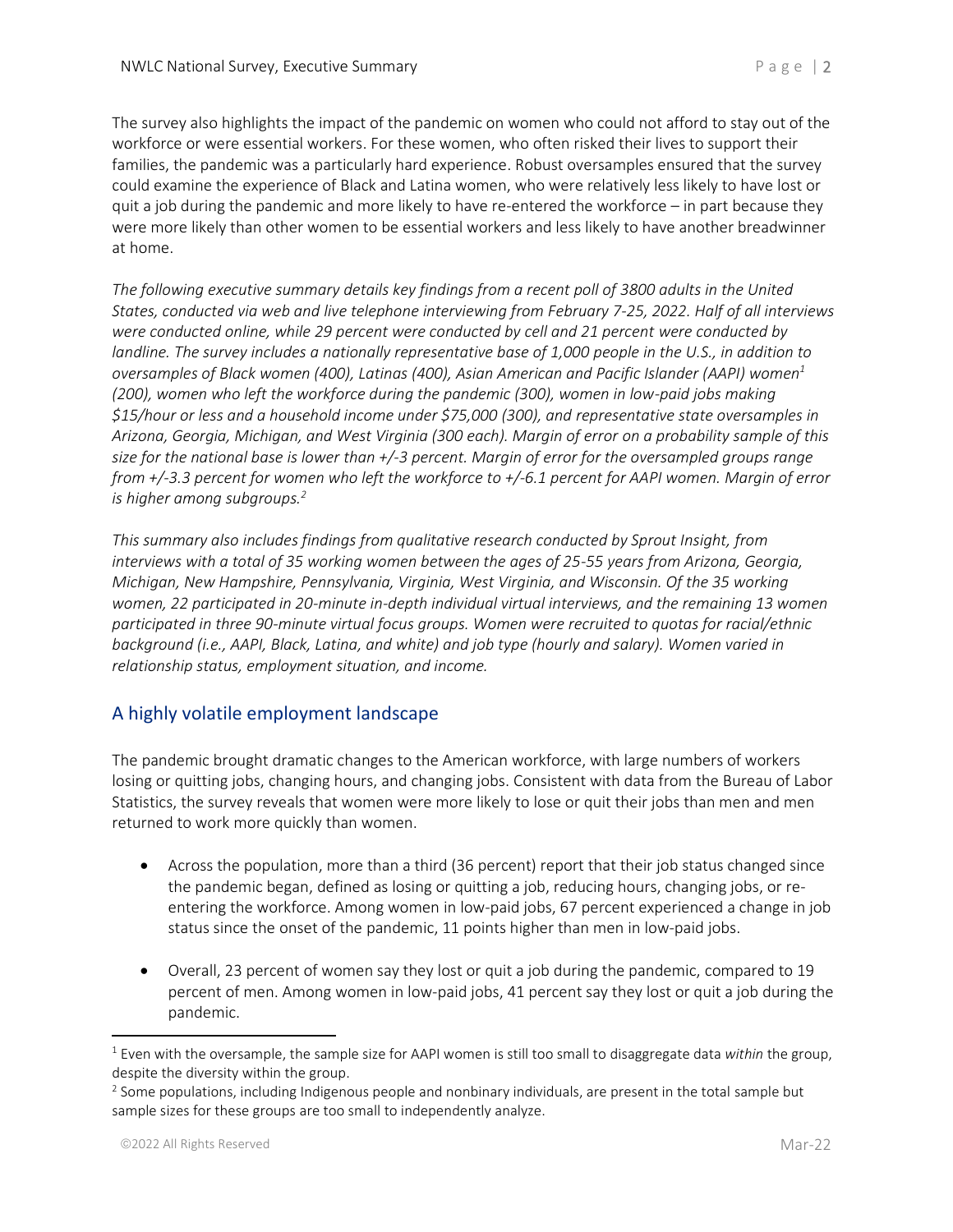- Most women who lost or quit a job during the pandemic cite employer actions, COVID-specific circumstances, or caregiving responsibilities as their reason for exiting the workforce. In response to an open-ended question, 37 percent of women who lost or quit a job say they were let go from their job or their hours were cut, more than any other reason. Twenty-four percent say it was due to the pandemic or health concerns related to COVID, while 10 percent say it was a result of COVID-related restrictions or requirements. Another 9 percent say it was because they did not have child care, added a child to their family, or otherwise had caregiving responsibilities that limited their ability to work. Among mothers who lost or quit a job, 16 percent—including 23 percent with children under 5—cite these caregiving reasons.
- Women are also far less likely to have gotten a job after losing or quitting one during the pandemic. Only 42 percent of women say they found a new job after losing or quitting a job, compared to 67 percent of men. The gender discrepancy among those who reentered the workforce is particularly high among parents, with fathers 37 points more likely than mothers to have gotten a new job after losing one. The gender gap is even larger among parents who are also taking care of someone ill, disabled or elderly: 46 percent of these women said they returned to work, compared to 83 percent of these men.



- White women are more likely to say they lost or quit a job (26 percent) during the pandemic than women of color, and are less likely to say they have since started a new job. This could be due, in part, to the fact that white women are more likely to report being married or living with a partner, in addition to being older and the most likely to say they retired. White women were also less likely to be essential workers than Black and Latina women, which may explain their greater participation in the workforce during the pandemic.
- One out of five Latinas lost or quit a job during the pandemic, while 32 percent say they had their hours reduced – more than any other racial or ethnic group. Latinas are also the most likely to say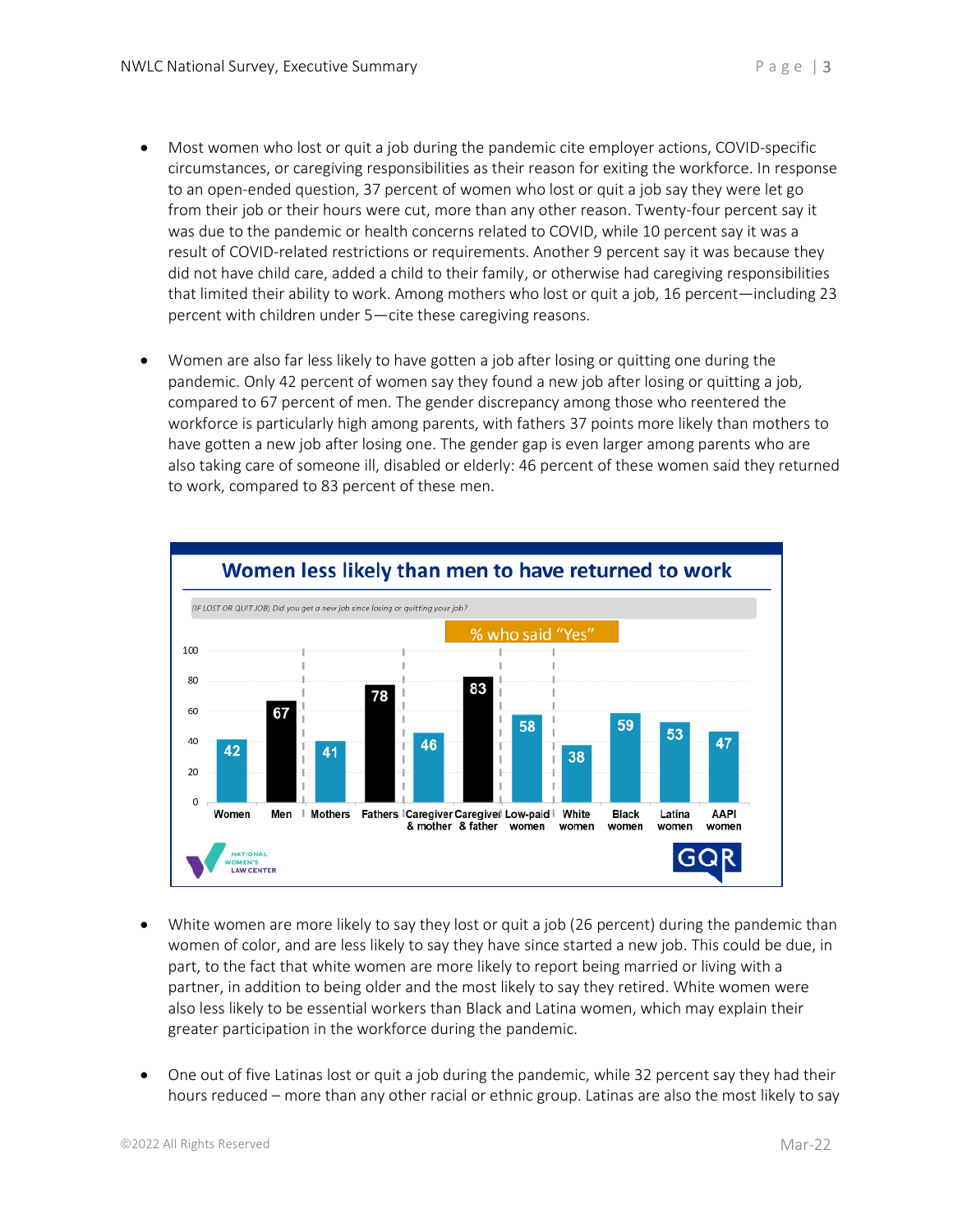their job changed over the pandemic. Among those who left the workforce, 53 percent report getting a new job since. Compared to the others, Latinas are most likely to say they hold an essential worker position (43 percent, compared to 33 percent of all women).

- Among Black women, 15 percent report losing or quitting a job during the pandemic and 59 percent of those who lost or quit a job report coming back into the workforce during the pandemic, more than women from other racial or ethnic groups. Higher re-entry numbers may be due to lower incomes and greater breadwinning responsibility at home, as only 24 percent report being married or living with a partner.
- Among AAPI women, 11 percent say they quit or lost a job during the pandemic. They are also the group of women least likely to say they reduced hours or changed jobs during the pandemic. Of those who left, 47 percent say they since started a new job. This relatively low level of volatility during the pandemic is partially due to relatively higher household incomes, while relatively more AAPI women report being married or living with a partner.

# Negative effects on mental health and financial security

Worsening mental health. The pandemic took a huge toll on the country's mental health. A 51 percent majority say COVID negatively affected their mental health, with women (58 percent) more likely than men (45 percent) to say their mental health worsened due to the pandemic.

*"I was actually locking myself in my closet because the closet is in a deep corner of the house where no one can hear me, where I can't hear them."*  South Asian woman in Georgia

- The mental health crisis particularly affects Latinas, as
	- 61 percent say their mental health is worse than it used to be. Women who have not started a new job after losing or leaving one during the pandemic (71 percent) and mothers with kids under 5 (66 percent) are especially likely to say their mental health has been negatively affected.

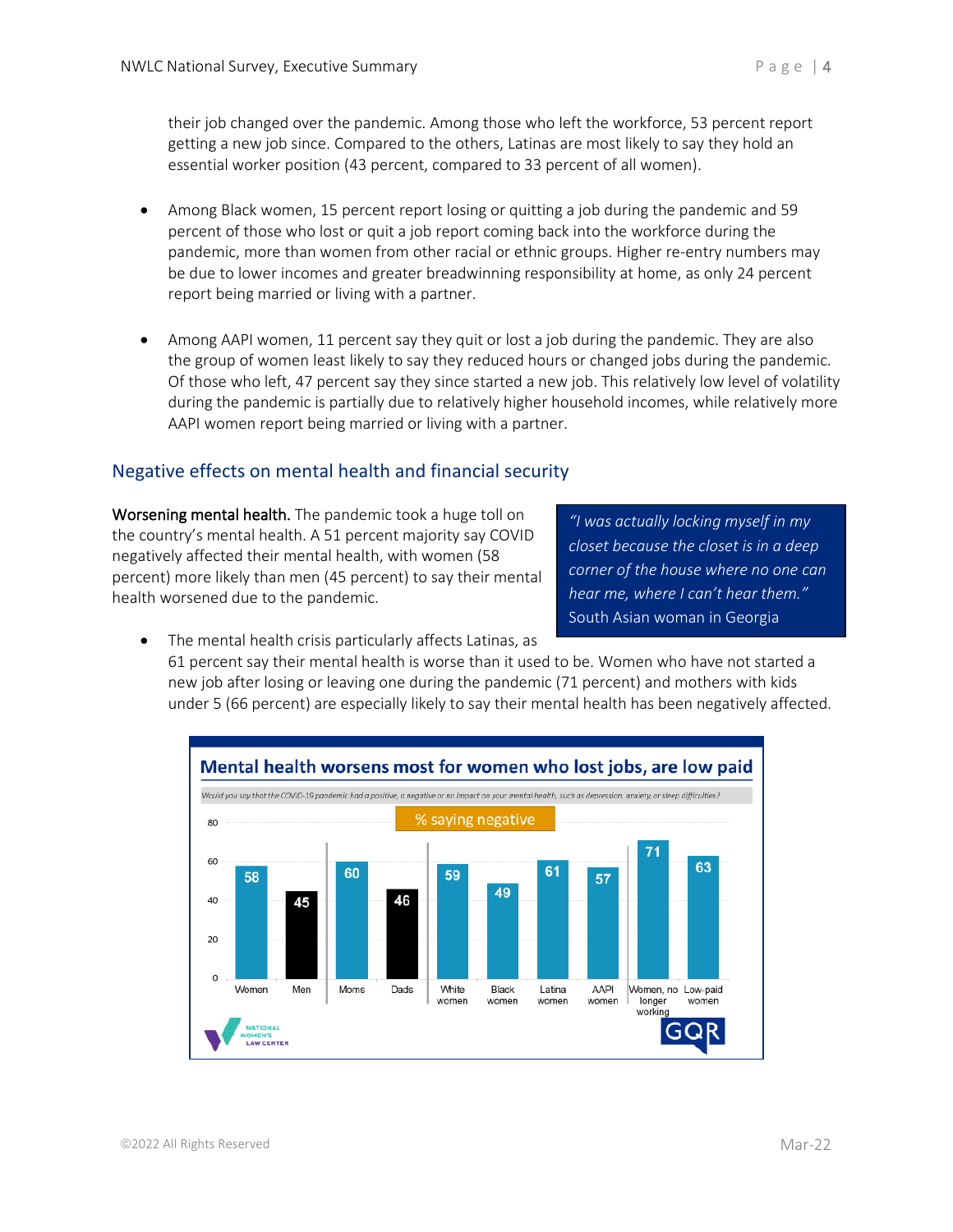- Women (34 percent) are more likely than men (20 percent) to say they have received treatment from a mental health professional, such as therapy or medication. Among parents, 39 percent of mothers say they have received help, compared to 18 percent of fathers. For parents with children under 5, the gap is even wider, with 44 percent of mothers and 12 percent of fathers receiving help.
- Among all women who do not receive treatment, 52 percent say it is because they do not need help or can handle it themselves, 19 percent say it is not affordable, 14 percent say they do not have the time or energy, and 8 percent report it is too hard to find a provider. Among women who left jobs, but did not get a new one, and women in low-paid jobs, a majority are more likely to cite costs, lack of time, or inability to find a provider instead of saying they could handle it themselves.
- Nearly 50 percent of women identify bills and expenses as one of their top two sources of stress, 12 points higher than men. While finances are women's single highest source of stress, health concerns also loom large: Women's own physical and mental health (33 percent) and the physical and mental health of their families (22 percent) are the second and third most frequently cited causes of stress.

Worse financial standing. Americans are more likely to say they are financially worse off after the pandemic. This is especially true for women, women who are in low paying jobs, and women who are no longer working.

• Only 15 percent of women report that they are in a better financial situation compared to prior to the pandemic, while 39 percent say it is worse. In contrast, 28 percent of men say their situation is better and 26 percent say it is worse. Among women in low-paid jobs, 51 percent say their financial situation is worse now than it was before the pandemic. Among women who lost or quit jobs, 66 percent say their financial situation is worse. For the women who *changed* jobs during the pandemic, 53 percent say their economic situation is worse, compared to 32 percent of men who changed jobs.

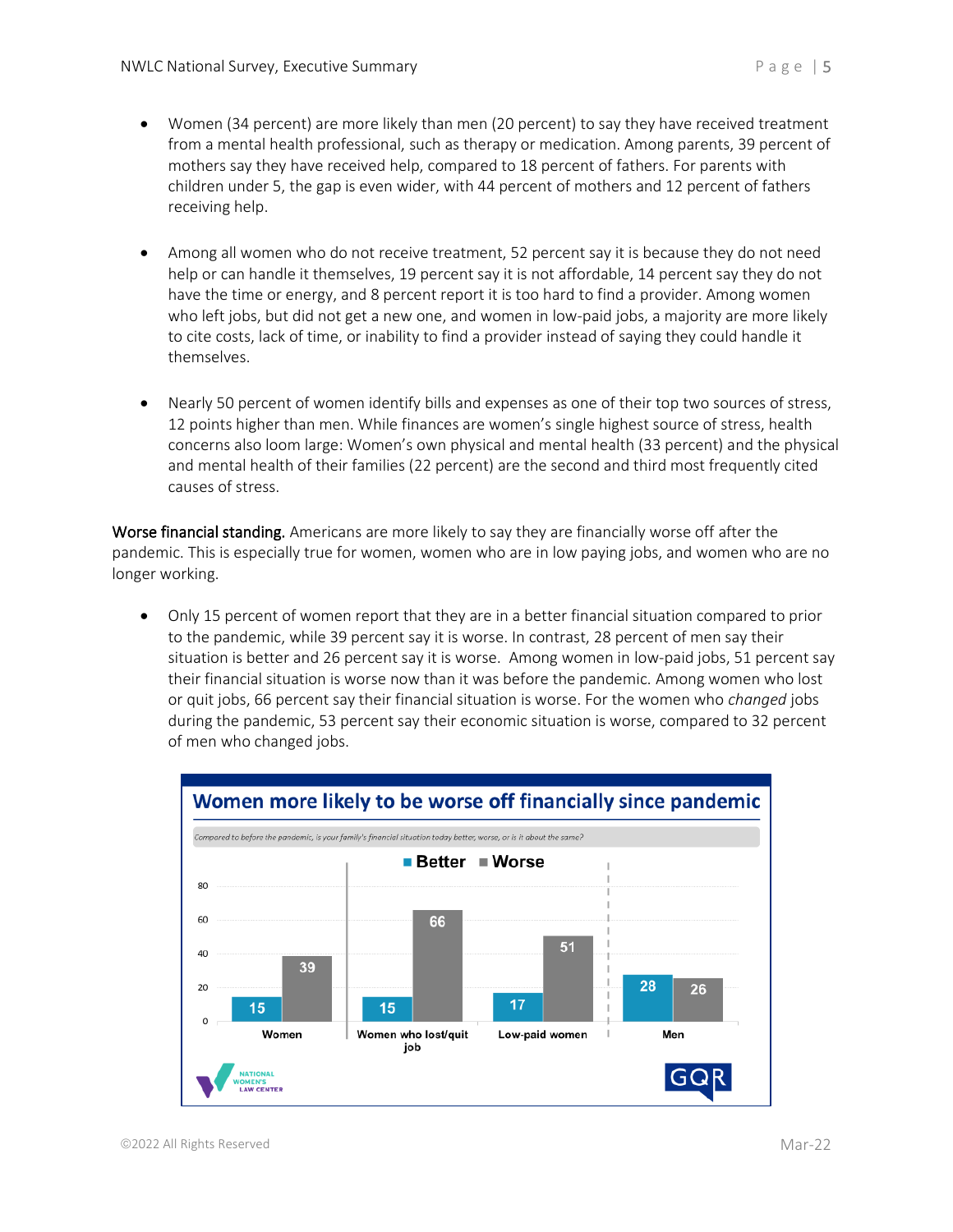- likely to say they are worse off due to using up savings, while Black women are more likely to say it is due to loss of a job in the family. AAPI women are more likely to say they are worse off due to a decrease in pay or hours worked.
- Among the 21 percent of respondents who report being better off now, men are more likely to say it is because they are saving more or have lower expenditures, while women are more likely to say they are better off because they are working more hours or because they received necessary support at a critical moment such as stimulus checks, child tax credit payments or other benefits.

*"Honestly, I feel like I have to start over completely because any savings that I had at the time went towards survival basically."* Black woman in Michigan

# Higher barriers to re-entering the workforce for women

The survey details and quantifies several reasons why women have been less likely than men to reenter the workforce during the pandemic. This includes increased caregiving responsibilities as children sporadically miss school or are out of child care; new challenges caring for ill or disabled family members; and employers who are less flexible as people go back to offices.

Child care. About a third of respondents have children under 18 living at home. While most children are back in school or child care, parents still face irregular schedules and unpredicted absences due to quarantine periods and other disruptions. When children are home from school and child care, they are more likely to affect women's ability to work (and to look for work) than men.

*"[My husband] kept his job, mine was the first one to go. So I had to do homework, do the schoolwork [with kids]…I said 'wow, I didn't sign up for this, where did this come in? It was a huge, huge change."* White woman in Pennsylvania

• Only 40 percent of women say they can keep their same work hours when their kids are at home compared to 57 percent of men. Women are more than three times as likely as men to report that they must stop working altogether when children are not in school or child care. On the other hand, women in low-paid jobs (43 percent) are *more* likely than average to keep similar work hours when children are home, as they likely cannot afford to lose income from being out of work.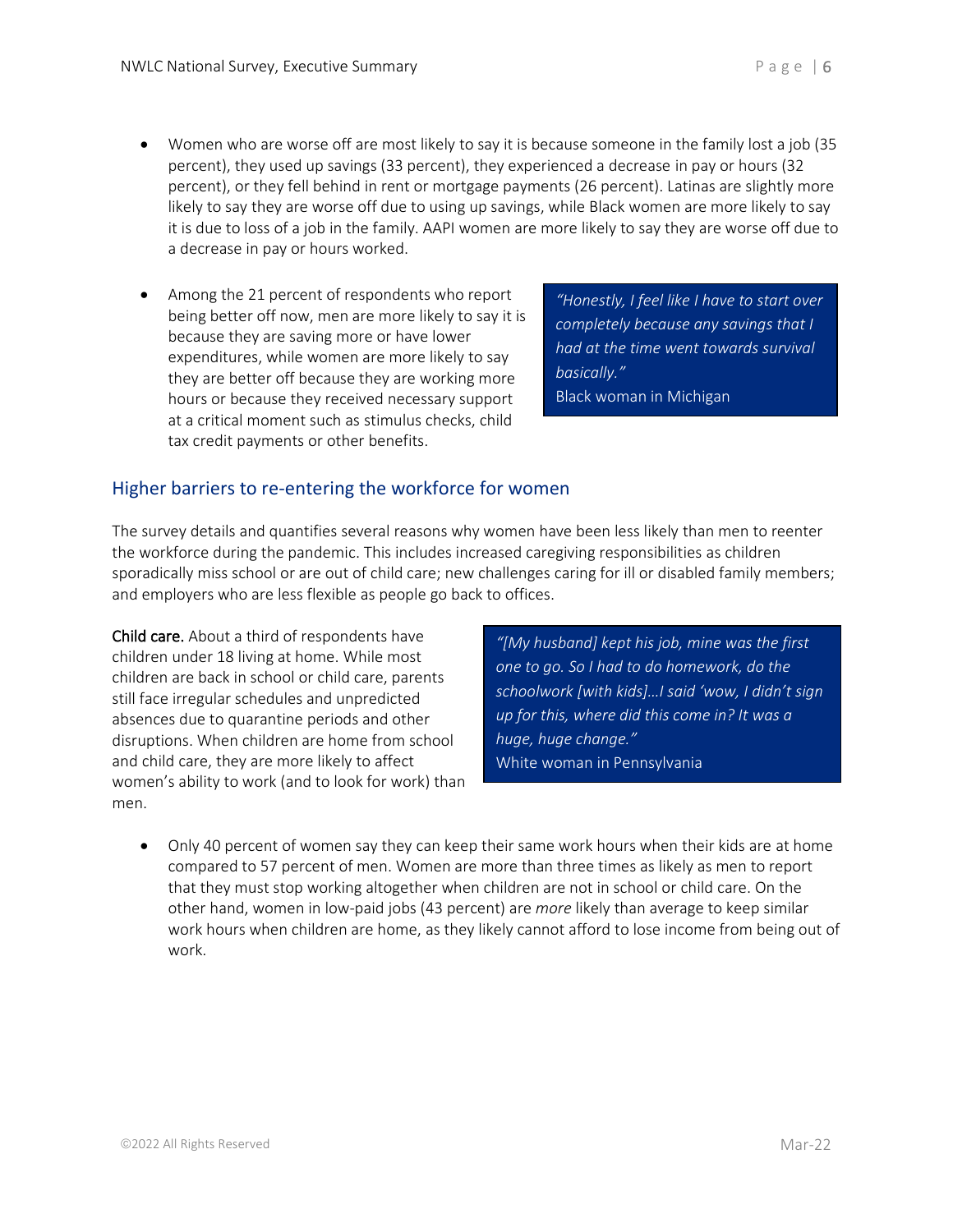

- Among women in low-paid jobs, only 22 percent receive paid sick days, 13 percent receive paid medical leave, and 12 percent receive paid family leave; in comparison, 66 percent of salaried working women receive paid sick days, 55 percent receive paid medical leave, and 51 percent receive paid family leave.
- During the pandemic, among the women who left the workforce and have not returned, 18 percent are now stay-at-home parents, compared to 9 percent of men who left the workforce during this period.

Additional caregiving for ill, disabled, and elderly family members. Caregiving responsibilities in families are not limited to care for young children; the pandemic also heightened challenges for people providing care for other family members, such as their aging parents or loved ones who are ill or managing a disability. Other research shows that the pandemic made it harder for such caregivers to secure appointments or support services from professionals or to get help from family and friends.

- Women (24 percent) and men (22 percent) are about equally likely to say they provide ongoing caregiving assistance to a family member that is ill, disabled, or elderly. Eleven percent of women say they are caregiving full-time. A third of women who left or quit a job during the pandemic are providing caregiving assistance, and 39 percent of these caregivers also report having children living at home.
- One-third of women providing care to the ill, disabled, or elderly say they quit or lost a job during the pandemic. Among these women, 45 percent report they have gotten a new job (compared to 80 percent of men caregivers who left the workforce).
- In total, 49 percent of women caring for ill, disabled, or aging family members say they are working full or part time, compared to 67 percent of male caregivers. While 48 percent of women caregivers are also low-paid workers making \$15 or less an hour, only 36 percent of male caregivers are low-paid.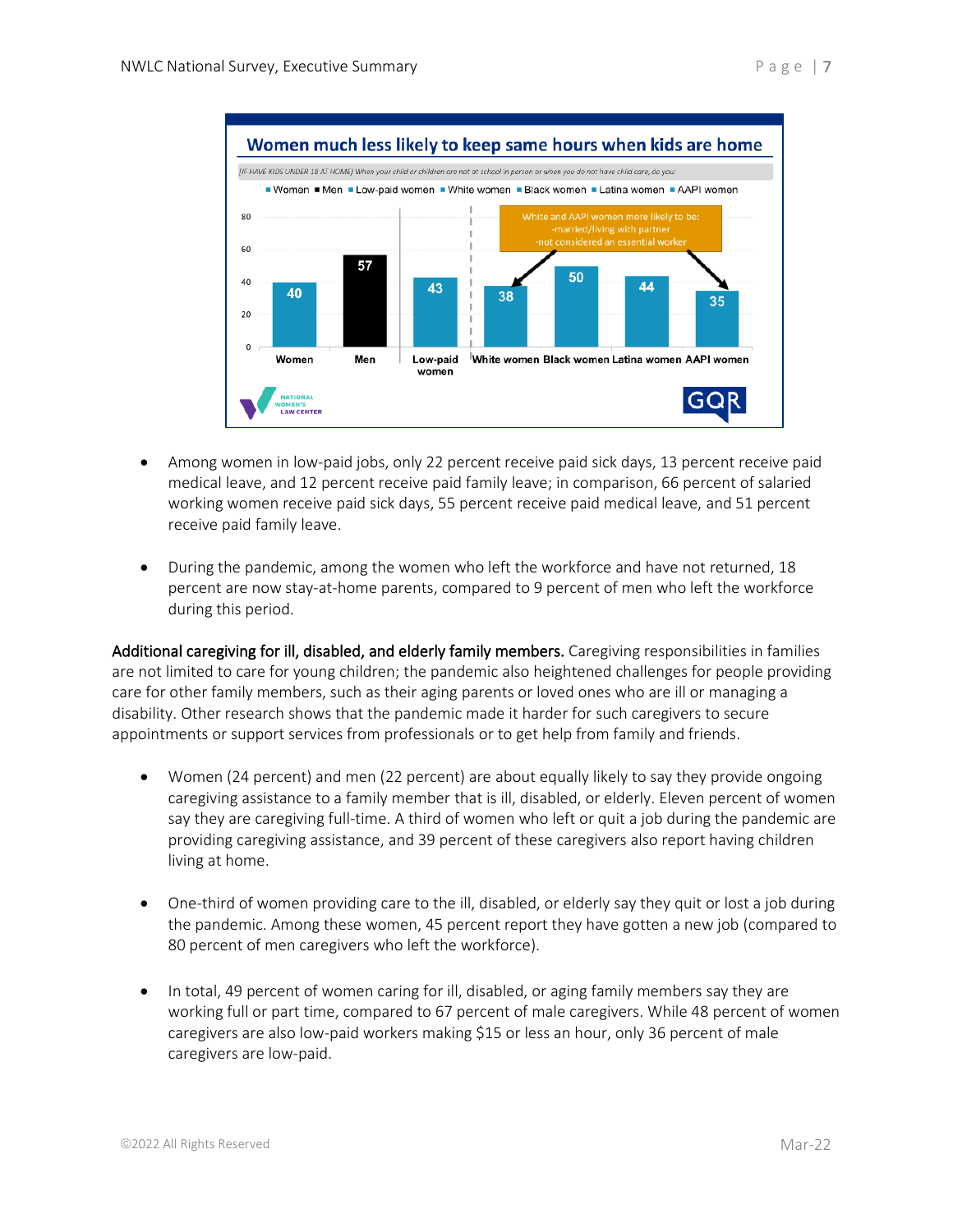- While men and women are just about as likely to say they have caregiving responsibilities for ill, disabled, or elderly family members, men (45 percent) are more likely than women (35 percent) to say they have accessed professional home- or community-based services to help.
- Black and Latina women are more likely than white and AAPI women to say they employ professional or community-based services to help with caregiving. Only 33 percent of white women and 34 percent of AAPI women use paid support, while 42 percent of Latinas and 38 percent of Black women say they do.
- Among all women with caregiving responsibilities for family members who are ill, disabled, or elderly, 26 percent say they do not get professional help because it is unaffordable. Women who left or quit jobs (34 percent) and women in low-paid jobs (32 percent) are more likely to say they are not getting caregiving assistance due to costs.



Job and employer inflexibility. Women have less flexibility in their jobs than men, including being less likely to use a hybrid model, where they are sometimes working from home and sometimes in person. Women are both more likely to be working full time from home and full time in person than men, while men are more likely to access a hybrid system.

- A quarter of all women and 27 percent of mothers say they get two weeks' or less advance notice of their work schedules from their employers. Among women in low-paid jobs and tipped workers, 35 percent say they receive two or fewer weeks' notice of their work hours (compared to 14 percent of women who have fixed salaries).
- Overall, women (52 percent) are less likely to say that their employers are open to schedule changes to accommodate caregiving needs than men (64 percent). Among parents, 54 percent of mothers say employers are very or somewhat likely to allow work schedule changes to accommodate caregiving needs, while 66 percent of fathers say employers are accommodating. For parents of children under 5, the gender gap widens further – 55 percent of mothers and 75 percent of fathers say employers are accommodating.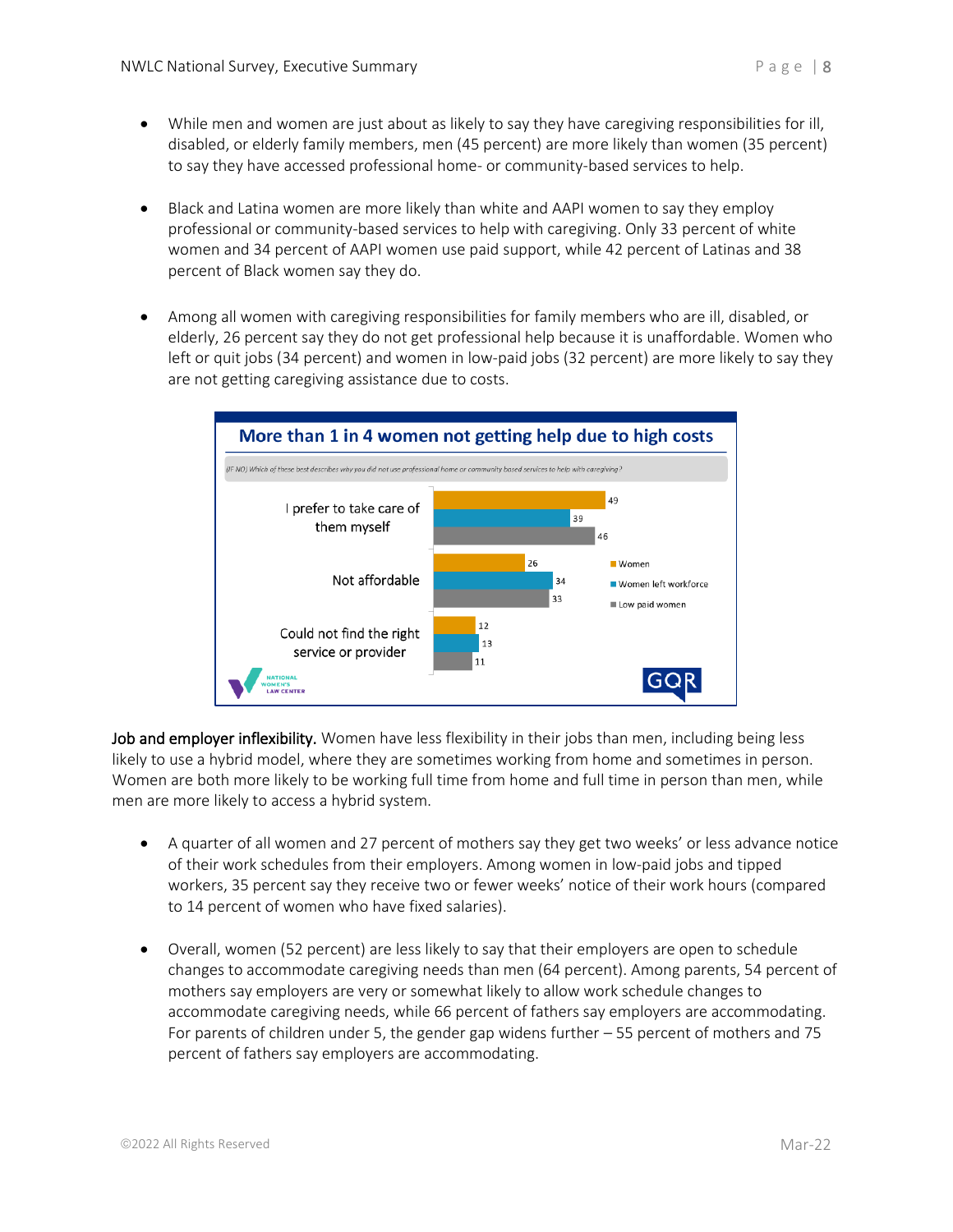• The most important things in a new job for women who left the workforce during the pandemic but have not yet reentered are salary and benefits (43 percent), the ability to work from home (32 percent), and control over their own hours (26 percent). As we note below, women out of the workforce most strongly support policies that specifically improve *how* they can work while also managing caregiving responsibilities, such as paid family and medical leave, funding for home care services, access to child care, and the ability to request changes to work schedules without fear of retaliation.



# Getting back to, and thriving at, work requires real support for women in the workplace

Despite these challenges, many women who lost or quit a job during the pandemic are looking to find a new job and re-enter the workforce. For those who are working, they are looking for more flexibility, benefits, and new workplace protections to help them achieve a real recovery two years into the pandemic.

*"I'm in a time of growth and search because when the company closed down, I said, you know what? This is the time to start a business, to become independent because I can do this work on my own."* Latina in Virginia

• Women who lost work during the pandemic and not currently working are not necessarily giving up. A plurality (46 percent) say they are looking

for work; 9 percent say they are unemployed but not looking, 18 percent are retired, and 18 percent say they are a stay-at-home parent.

• Women think job opportunities are out there, even if they are not quite able to access them. Sixty percent of women say they agree with the statement, "there are good job opportunities available right now for someone like me." Women of color are even more optimistic, with 70 percent of Latinas, 68 percent of AAPI women, and 63 percent of Black women saying they agree these opportunities are out there. That said, among women who have not started a new job after losing one during the pandemic, a lower 45 percent say good job opportunities are out there, while a 53 percent majority disagree.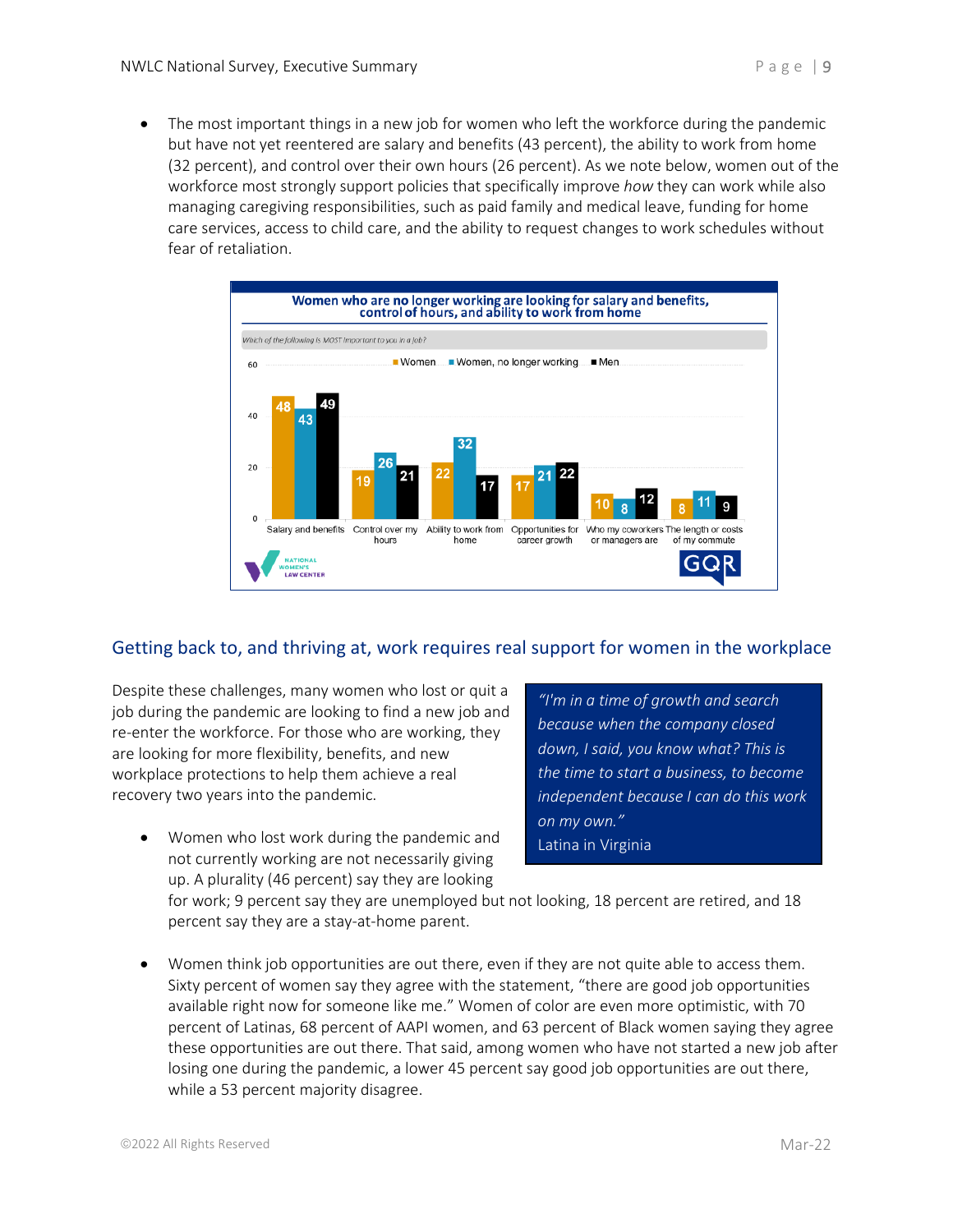- Women who currently *are* holding jobs or who re-entered the workforce during the pandemic often still face challenges with child care and caregiving responsibilities, inflexible employers, and the ongoing mental health strain associated with the pandemic. Many popular policies that help women return to the workforce also support working women by improving job quality, promoting economic security, and enhancing health and well-being, while narrowing the disparities that women face relative to men in the workplace.
- We tested a set of policies designed to address the challenges women are facing that surfaced in the survey, including measures to improve workplace conditions, support caregiving, and improve access to health care without cost barriers. Majorities of both men and women support each of twelve different policies tested, although women are more likely to say they support these initiatives, and more likely to strongly support them. Overall, the most popular initiatives all involve structural changes that make it easier for women to work and support their full participation in the workforce.
- Increased funding to make home and community-based services for seniors and people with disabilities more widely accessible and to improve job quality for home care workers generates the strongest support. This includes strong support from 66 percent of women, 67 percent of women in low-paid jobs, and 84 percent of women who have not re-entered the work force.
- Nearly two-thirds of women strongly support a proposal to provide all workers with paid family and medical leave. While paid leave is popular among all groups, 72 percent of women in lowpaid jobs strongly support it.
- A 59 percent majority of women strongly support an initiative to ensure families can access highquality, affordable child care, making sure no family pays more than 7 percent of their income for child care and early educators are paid a living wage. A 52 percent majority of men also strongly support the proposal.
- At least two-thirds of Black, Latina, and AAPI women support all 12 initiatives. Among Black women, the most popular initiatives include paid family and medical leave, funding for home care, and free pre-K for 3- and 4-year-olds, with 88 percent supporting each. Among Latinas, 92 percent support paid family and medical leave, 89 percent support additional funding for home care, and 88 percent support the initiative to grant the right to request a work schedule change without fear of retaliation, and to provide at least two weeks' notice of work schedule changes. AAPI women also are most likely to support funding for additional home- and community-based services (90 percent) and paid leave (87 percent).
- A majority of men support all 12 initiatives, though less strongly than women overall. Similarly, most Republican women support 11 of the 12 initiatives, although also less strongly than women overall.